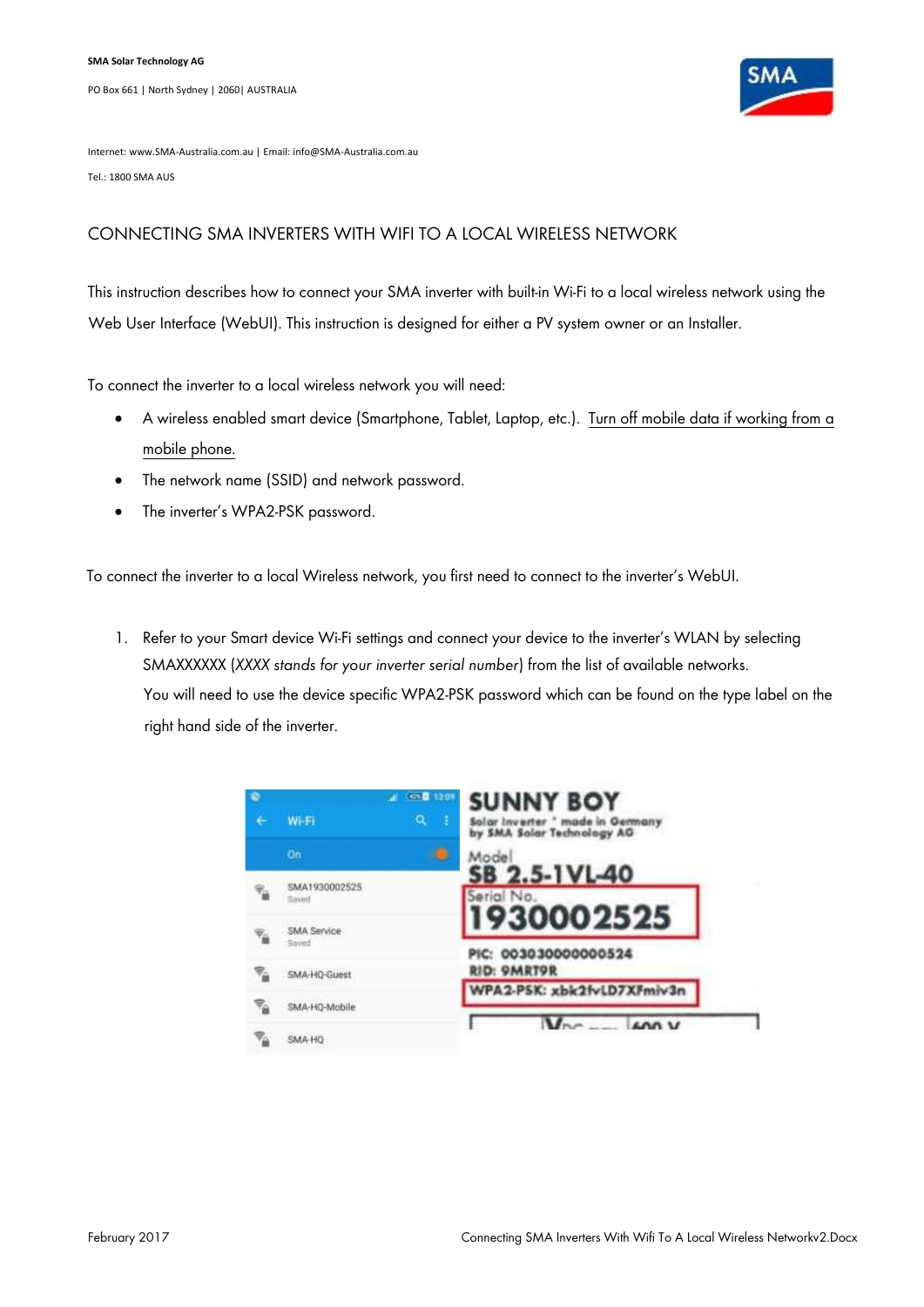

Internet: www.SMA-Australia.com.au | Email: info@SMA-Australia.com.au

Tel.: 1800 SMA AUS

2. Open a new web browser window and enter the IP address 192.168.12.3 in the browser's address bar as shown below:.



3. If a security message should display when viewing IP address 192.168.12.3, select Advanced or Show Details at the bottom of the message to continue on to the website.

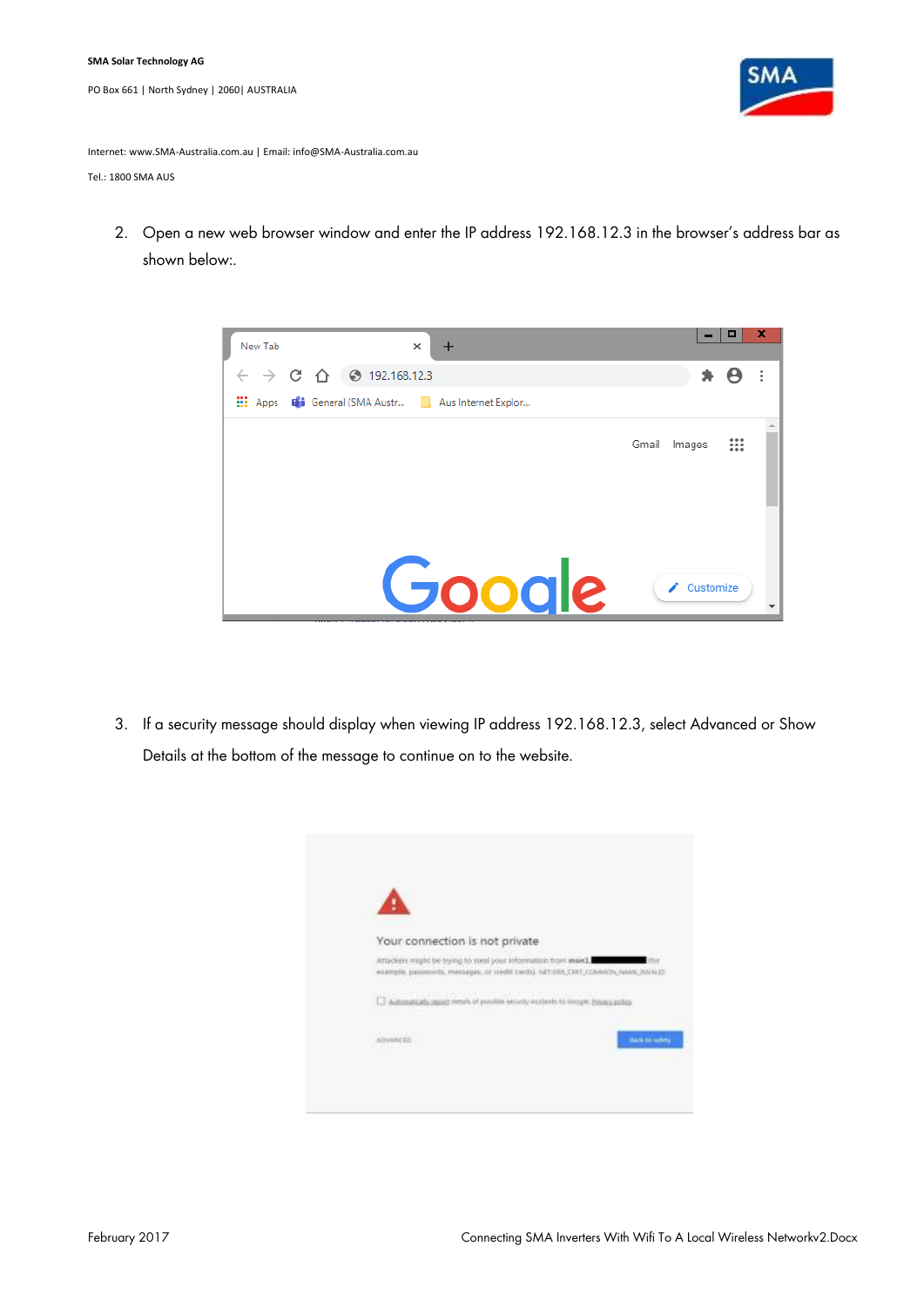

Internet: www.SMA-Australia.com.au | Email: info@SMA-Australia.com.au Tel.: 1800 SMA AUS

4. Login as an Installer using the password set during commissioning. If a user password was not set during commissioning, you will be asked to set one during this step. If you do not know the Installer password, contact the original installer who may have set it or contact SMA Service for a PUK.

| Login             |           |       |
|-------------------|-----------|-------|
| Language:         | English   |       |
| <b>User group</b> | Installer |       |
| Password          |           |       |
| Forgot password?  |           | Login |

5. Press "Configuration with installation assistant" if shown the below screen after logon and skip to Step 7. If the below screen is not shown, continue to step 6.

| Device name:       |                                    |                                           |                                                                                                                                                                            |
|--------------------|------------------------------------|-------------------------------------------|----------------------------------------------------------------------------------------------------------------------------------------------------------------------------|
|                    | these are motival values.          |                                           |                                                                                                                                                                            |
| Setul number:      | 1930000145                         |                                           |                                                                                                                                                                            |
| Firmingra varsion: | 0.0.1M                             |                                           |                                                                                                                                                                            |
|                    | Adapt the configuration from a the | Configuration with installation assistant | ٠<br>m<br>$\label{eq:1} \begin{array}{lll} \mathcal{L}_{\mathcal{B}}(x) = \mathcal{L}_{\mathcal{B}}(x) = \mathcal{L}_{\mathcal{B}}(x) \end{array}$<br>Manual configuration |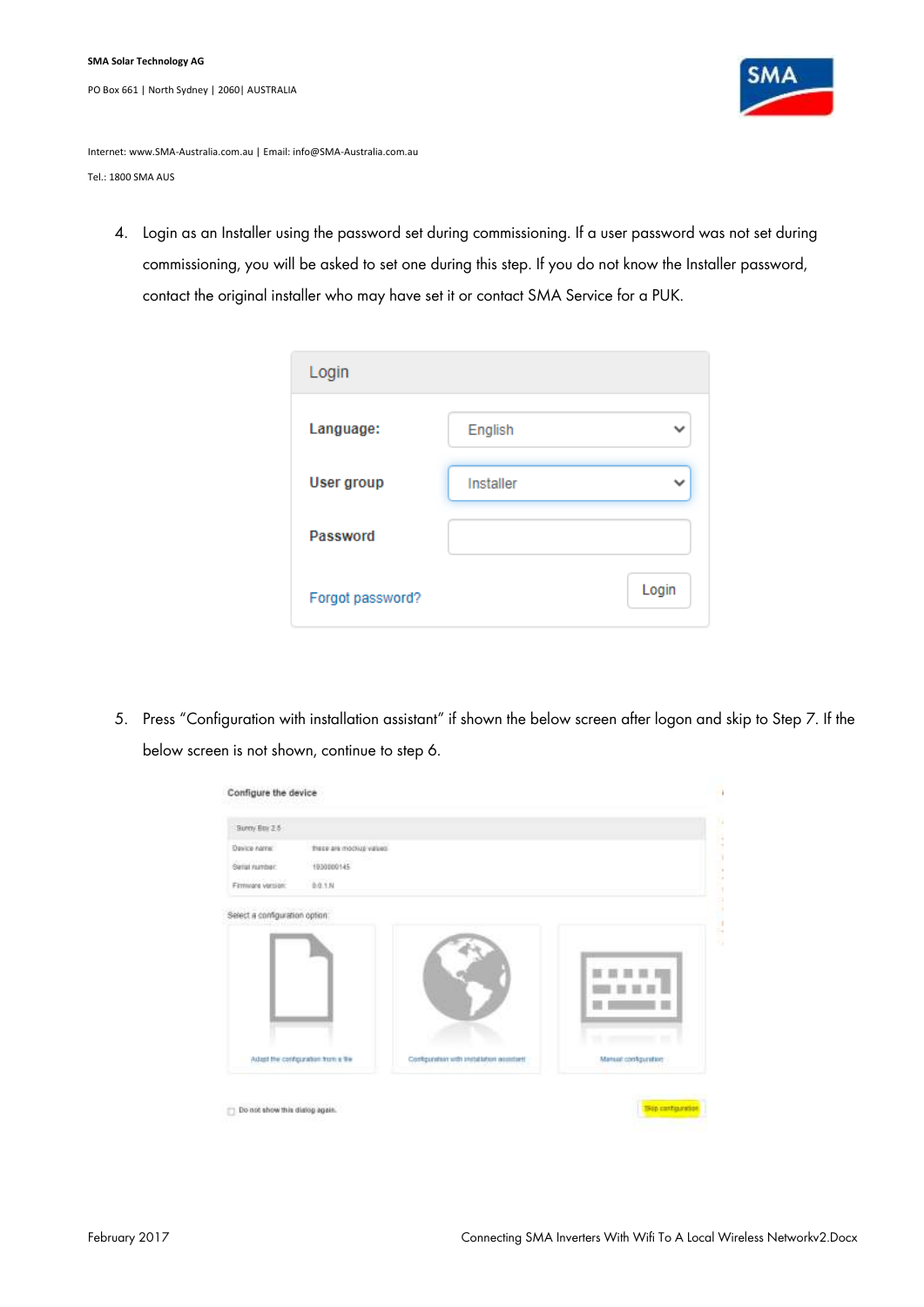

Internet: www.SMA-Australia.com.au | Email: info@SMA-Australia.com.au

Tel.: 1800 SMA AUS

6. In the Dashboard page, select the icon in the shape of a torso on the top-right corner then click on "Start the installation assistant".

|                |    |                                              |                                                    | ı                                                                                                              |
|----------------|----|----------------------------------------------|----------------------------------------------------|----------------------------------------------------------------------------------------------------------------|
| Device status  | 0k | Current power                                | Modular technoli<br>Gám/a/<br>$188$<br>m<br>9.522W | Start the installation assistant<br>Smart Inverter Screen J<br>SMA Grid Guardilegin<br>ellargal<br>ø<br>Logait |
| Yeld<br>Today: |    | Purchased electricity<br>0.000 kMh<br>Today. | <b>COLLA</b>                                       | Power at the grid-connection point                                                                             |

7. Select the WLAN tab at the "Type of communication" category and from the list of networks found, select the network you would like to join by clicking on the settings icons that corresponds to the network name you have selected.

| Type of communication           |                                          |
|---------------------------------|------------------------------------------|
| <b>WLAN</b><br>Ethernet         |                                          |
| Activate WLAN <sup>6</sup><br>┐ | Show WLAN networks found                 |
|                                 | Configure WLAN network settings manually |
|                                 | WPS for WLAN network                     |
| Networks found                  | <b>Settings</b>                          |
| SMA-HQ                          | ¢                                        |
| SMA-HQ                          | ۰                                        |
| SysVal                          | ۰                                        |